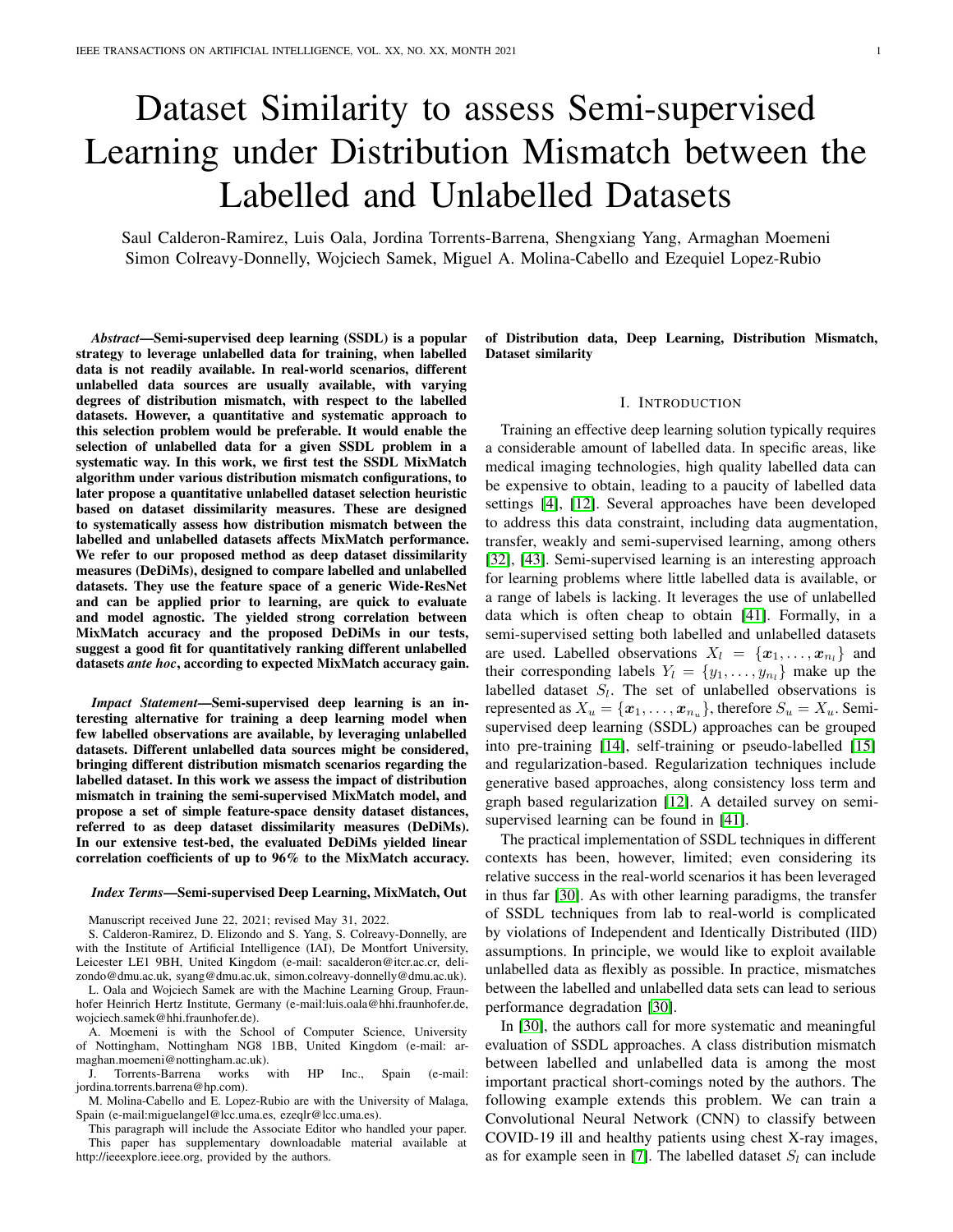a limited number of observations for each class. However, the unlabelled dataset  $S_u$  can include observations of patients with other lung pathologies. These observations correspond to what is known as Out of Distribution (OOD) data [\[23\]](#page-9-8), leading to a class distribution mismatch between the labelled and unlabelled datasets. It also can be referred to a IID assumption violation. This problem can potentially harm the performance of a SSDL solution [\[30\]](#page-9-6).

It begs the question how we can systematically select labelled and unlabelled data in non-IID settings such that performance on the downstream task is increased. A common recourse are what we call semantic matching heuristics, e.g., Tiny ImageNet (TI) supposedly is more similar toCanadian Institute for Advanced Research dataset of 10 classes (CIFAR-10) than to Modified National Institute of Standards and Technology dataset (MNIST), Street View House Numbers dataset (SVHN) more similar to MNIST than to ImageNet and so on. Practices of semantic matching can be traced to other fields of machine learning, too, including out-of-distribution detection [\[48\]](#page-9-9) or the domain adaptation [\[46\]](#page-9-10) literature. Insights from generative modelling should, at the very least, make us feel queasy about such an approach: a supposedly different data set like SVHN can have a higher likelihood under a generative model trained on ImageNet than ImageNet data itself [\[28\]](#page-9-11).

# <span id="page-1-0"></span>*A. Problem statement*

The central premise of this work is the quantitative impact assessment of class distribution mismatch between labelled and unlabelled data on SSDL. This notion stipulates that a mismatch negatively affects the accuracy of models trained with SSDL algorithms [\[30\]](#page-9-6). A mismatch occurs when the unlabelled data contains observations that do not correspond or are too dissimilar to the observations of any of the classes present in the labelled data. It is not clear though what exactly the effect is when this mismatch occurs:

- Does it always harm the model accuracy in the context of SSDL?
- Does it help to use unlabelled data that is, supposedly, semantically more similar to the labelled data?
- Furthermore, if certain unlabelled datasets indeed harm accuracy of SSDL trained models, is there a reliable way to select the unlabelled data in an informed way *ante-hoc*?

In order to establish points of reference for what follows we adopt the definitions below. Given a dataset  $S_1$  emanating from the data generating process  $y = f(x)$ , with  $y \in \mathcal{Y} := \{1, ..., K\}$  being a set of labels, and a second dataset  $S_2$  emanating from the data generating process  $y' = g(x)$ , with  $y' \in \mathcal{Y}' := \{1, ..., K'\}$ , we say that

**Definition 1.** *Inside of Distribution (IOD) data: Dataset*  $S_2$  *is IOD relative to dataset*  $S_1$  *if*  $f(x) = g(x)$ *. In particular, we must have that*  $\mathcal{Y} = \mathcal{Y}'$ .

Definition 2. *OOD data: Dataset*  $S_2$  *is OOD relative to dataset*  $S_1$  *if*  $f(\boldsymbol{x}) \neq g(\boldsymbol{x})$ *. In particular, we may have that*  $\mathcal{Y} \neq \mathcal{Y}'$ *.* 

Definition 3. *Class distribution mismatch in SSDL: A class distribution mismatch occurs if the unlabelled data*  $S_u$  *used for SSDL is OOD relative to the labelled data*  $S_l$ .

In practice,  $f(x)$  and  $g(x)$  are typically not known explicitly. Thus, given two datasets  $S_1$  and  $S_2$  a definite formal verification of the class distribution mismatch property is not possible. Instead, it is usually *assumed* that two *different* datasets, e.g., CIFAR-10 and MNIST, derive from different data generative processes. This working definition of OOD data follows the existing literature on class distribution mismatch in SSDL [\[30\]](#page-9-6) as well as OOD detection in deep learning [\[35\]](#page-9-12). We adopt this working definition for the OOD scenarios of our test bed. Note that different degrees of OOD contamination for  $S_u$  are possible as we describe in Section [IV-A.](#page-4-0)

#### *B. Contribution*

In order to address the questions outlined in Section [I-A](#page-1-0) we present a set of Deep Dataset Dissimilarity Measure (DeDiM)s to pre-assess the effectiveness of using an unlabelled dataset to use with MixMatch [\[5\]](#page-9-13). In  $<sup>1</sup>$  $<sup>1</sup>$  $<sup>1</sup>$  all code and experimental</sup> scripts, with automatic download of test bed data for ease of reproduction, can be found at. It entails the following contributions:

- We present and make available a comprehensive simulation sandbox, called *non-IID-SSDL*, for stress testing SSDL algorithms under various non-IID (distribution mismatch) configurations. We demonstrate that including OOD data in the unlabelled training dataset for the Mix-Match algorithm can yield different degrees of accuracy degradation compared to the exclusive use of IOD data. However, in most cases, using unlabelled data with OOD contamination still improves the results when compared to the default fully supervised configuration.
- Markedly, unlabeled that is supposedly semantically similar to the IOD labelled data does not always lead to the highest accuracy gain. This counter-intuitive result is very important, as it suggests that using semantically similar unlabelled datasets does not always yield the best accuracy gain for SSDL.
- We propose and evaluate four DeDiMs that can be used to rank unlabelled data according to the expected accuracy gain *prior* to SSDL training. They are cheap to compute and model agnostic, which make them amenable for practical application.
- Our test results reveal a strong correlation between the tested DeDiMs and MixMatch accuracy, making them useful for unlabelled dataset selection. Therefore, we propose the usage of the tested DeDiMs to select the unlabelled dataset for improved MixMatch accuracy. The best performing DeDiMs use a non-parametric density function approximation of the feature space, which results in an intriguing approach, to quantitatively describe the distribution mismatch between two datasets.

#### II. RELATED WORK

<span id="page-1-2"></span>In this work we address a combination of three overlapping problems that are often dealt separately in the literature: OOD detection, class distribution mismatch in SSDL, and dataset dissimilarity measures.

<span id="page-1-1"></span><sup>1</sup>[https://gitlab.com/saul1917/mixmatch\\_with\\_ood.git](https://gitlab.com/saul1917/mixmatch_with_ood.git)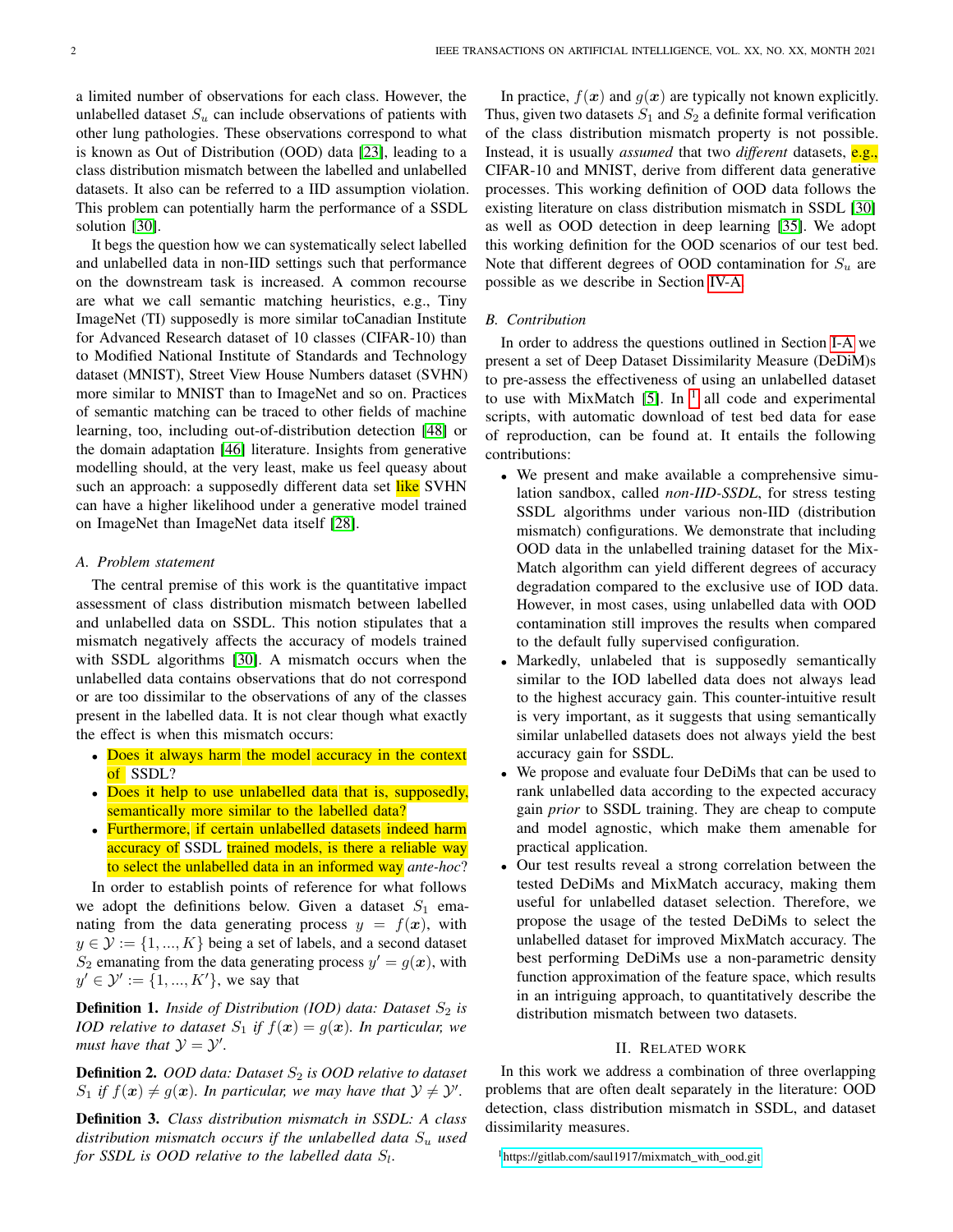#### *A. OOD data detection*

In the context of machine learning, OOD data detection refers to the general problem of detecting observations that belong to a data distribution different from the distribution of the training data [\[18\]](#page-9-14). OOD detection can be considered as a generalization of outlier detection, since it considers individual and collective outliers [\[37\]](#page-9-15). Further variations of the OOD data detection problem are novel and anomaly data detection [\[31\]](#page-9-16), with different applications such as rare event detection and artificial intelligence safety [\[17\]](#page-9-17), [\[1\]](#page-8-1). Classical OOD and anomaly detection methods rely on density estimation, e.g., Gaussian Mixture Models [\[24\]](#page-9-18), robust moment estimation, like the Minimum Covariance Determinant method [\[36\]](#page-9-19), prototyping, e.g., k-nearest neighbor algorithm [\[24\]](#page-9-18), as well as kernel based variants such as Support Vector Data Description [\[40\]](#page-9-20). Also, a variety of neural network based approaches for novelty detection can be found [\[24\]](#page-9-18), with a more data-oriented approach.

With the success of deep learning, recent works have addressed the generic problem of discriminative detection of OOD data for deep learning architectures. In general, discriminative OOD detectors can be categorized in outputand feature-based. For instance, a simple output based OOD detection approach was proposed in [\[19\]](#page-9-21). The authors framed OOD detection as a prediction confidence estimation problem. The proposed method relies on the Softmax output, sampling the maximum value. [\[23\]](#page-9-8) introduced OOD data detection in neural networks using input perturbations. A *temperature* coefficient  $T$  in the calculation of the Softmax output and calibrated decision threshold  $\delta$  for OOD data detection.

More recently, in [\[22\]](#page-9-22) authors argue that deep networks with Softmax output layers are over-confident for inputs dissimilar from the training data and hence propose the usage of the Mahalanobis distance in latent space. Similarly [\[38\]](#page-9-23) also exploit latent representations, defining what they refer to as learning certificates: neural networks that map feature vectors to zero for IOD data. A more challenging OOD detection setting was tested, where half of each tested dataset is used as IOD data, and the other half is used as OOD data, making OOD detection harder. [\[48\]](#page-9-9) proposes an OOD detector using the feature space as well. The approach fits different parametric distributions in the feature space of the data. The decision to discriminate between OOD and IOD data is done based on the estimation of the approximated parametric model. Unfortunately, no comparison with other popular OOD methods was presented. A similar approach with a simpler linear model trained with the statistical moments of the feature space can be found in [\[33\]](#page-9-24).

In this concise overview of OOD detection methods, two different main categories for OOD detection can be found: output and feature space based. Moreover, we can see how dataset selection for bench-marking OOD detection is not quantitatively assessed, making the comparison of the algorithms harder. The datasets selected to bench-mark the methods are usually different for each work, and no prior quantitative evaluation of the *difficulty* of performing OOD detection is done.

#### *B. Class distribution mismatch in SSDL*

The distribution mismatch between  $S_u$  and  $S_l$  is also referred as the identically and indepently distributed (iid) assumption violation. Different causes for this distribution mismatch can be distinguished, as discussed in [\[20\]](#page-9-25). We summarize them as follows:

- Prior probability shift: The density of the targets in  $S_l$ is different to the real target densities in  $S_u$  (increasing the possibility of sampling noise). Class imbalance in the labelled dataset  $S_l$  is a special case of this setting, as discussed in [\[8\]](#page-9-26).
- Covariate shift: The labelled dataset  $S_l$  might sample a different density of the features when compared to the unlabelled dataset  $S_u$ , causing a distribution mismatch between the two datasets. For example, for handwritten digit recognition, the sample of  $S_l$  might capture different stroke widths, when compared to  $S_u$
- Concept drift: For a same class or label, the features might change in the unlabelled dataset  $S_u$  when compared to the dataset  $S_l$ . For example, in the context of digit recognition, the dataset  $S_u$  might be a sample of digits painted in walls and doors in dark lighting conditions, and  $S_l$  can correspond to handwritten digits.
- Concept shift: It corresponds to a label change for a similar set of features. For instance, for sentiment analysis in audio, an observation might have different labels depending of the labeler (this is also related to label noise). In the context of distribution mismatch between  $S_l$ and  $S_u$ , as no label information is used from  $S_u$  during training.

In this work, we analyze the impact of distribution mismatch between  $S_l$  and  $S_u$  caused by a concept drift, as a mild distribution mismatch cause (for instance using SVHN as  $S_u$ and MNIST as  $S_l$ ). To create more significant distribution mismatch settings, we contaminate the unlabelled dataset  $S_u$ with different percentages of observations from completely different datasets (with different labels and features). For example, using MNIST as  $S_l$  and 50% of Gaussian Noise (GN) images with the remaining 50% of images from the MNIST dataset in Su.

As previously highlighted, in [\[30\]](#page-9-6) the authors call for the need of a more extensive testing of SSDL techniques in realworld testing scenarios. One of them is the possible data distribution mismatch between the labelled and unlabelled training data. Real Mix was proposed [\[27\]](#page-9-27) as a response to this, implementing a masking coefficient to OOD data for the unlabelled dataset. The masking coefficient is used as a threshold of the Softmax output of the model, discarding unlabelled data used only in the unsupervised term. The authors performed limited testing on the significance of using OOD unlabelled data, with relatively few OOD contamination scenarios tested. The OOD dataset consisted of the splitted CIFAR-10 dataset, in two halves with different semantics. A total of four levels of OOD contamination were tested. We argue for the need of testing different OOD datasets to more meaningfully understand their impact on SSDL.

More recently, the work in [\[10\]](#page-9-28) proposes a simple approach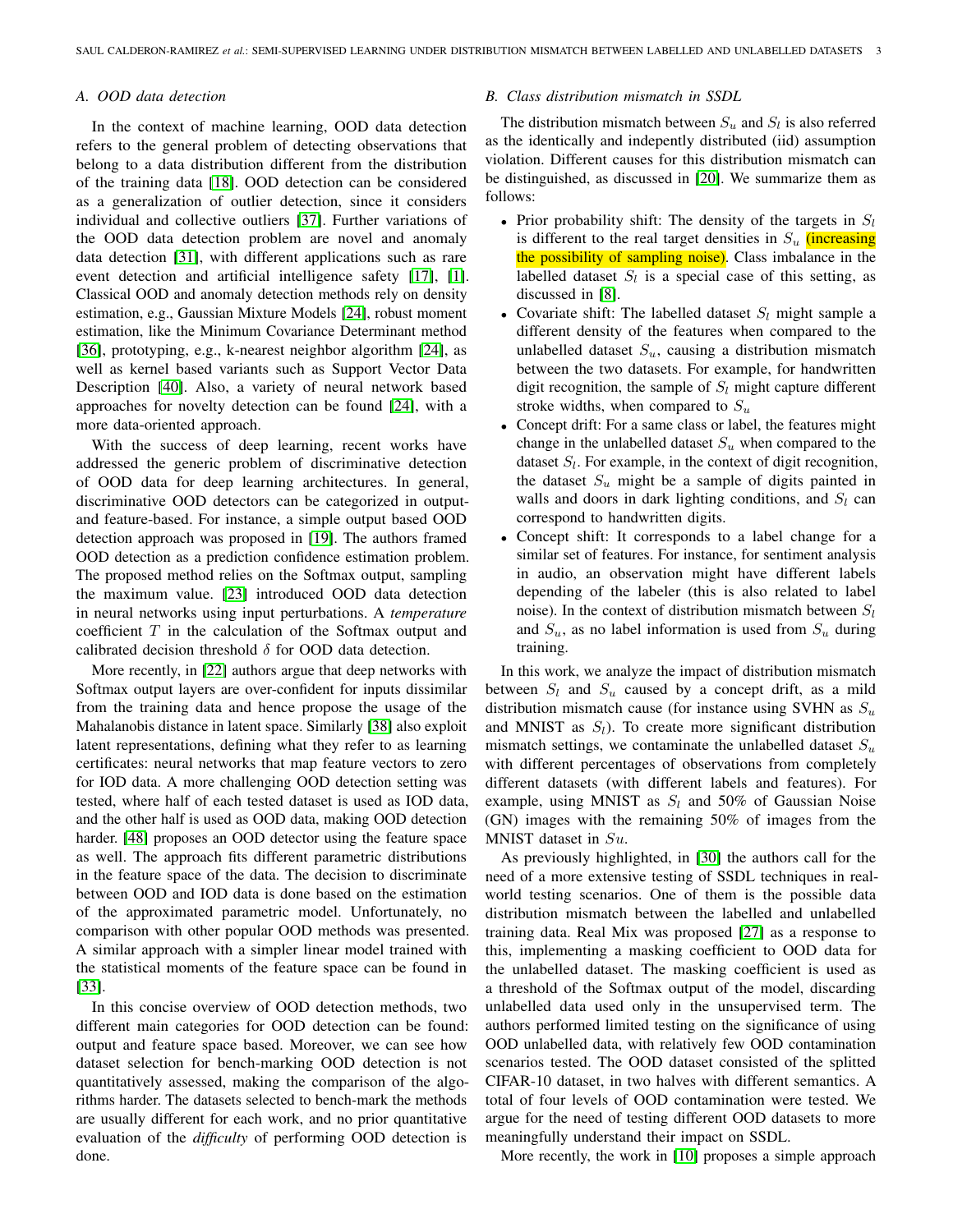to deal with OOD data, by using soft labels averaged by the output of the model along a number of epochs. The evaluation includes a benchmark with different proportions of class distribution mismatch. The results yielded demonstrate an improved accuracy of the proposed method over other state of the art SSDL approaches when dealing with OOD data in the unlabelled dataset. However, MixMatch is not among the compared approaches. Moreover, the distribution mismatch scenarios were not extensive, testing only different degrees of mismatch contamination, and not evaluating the impact of different OOD data sources.

In [\[47\]](#page-9-29) a SSDL robust framework to OOD data was proposed. Authors claim how OOD data far away from the decision boundaries affect less the SSDL performance than OOD data lying very close to the decision boundaries. However, we consider that testing around this very limited, as no explicit quantitative measure of distribution similarity was used. Authors also noted a high influence of data bach-normalization, where normalizing the data using far away OOD data can impact the accuracy of the model, more considerably. To address this issue, the authors proposed a dynamic approach to re-weight the observations in both batch-normalization and training time, using a gradient optimization approach for both. The model was tested using virtual adversarial training and the Π model, excluding the usage of MixMatch. The experiments included different degrees of OOD contamination and unlabelled datasets, however no comparison to other approaches explicitly designed for SSDL with OOD robustness was performed.

In [\[11\]](#page-9-30) another approach for robustness SSDL was proposed, following also a per observation re-weighting approach, giving less weight to the observations that are most likely OOD. To calculate the per-observation weights, an uncertainty inspired approach as in [\[16\]](#page-9-31) was implemented, using an ensemble of models yielded during the past epochs. The model was tested with the CIFAR-10 dataset (6-classes) with a varying degree of OOD contamination (the 4 classes left from CIFAR-10). No other unlabelled contamination data-sources were used. Unlike such previously commented work on SSDL robustness using unlabelled data with OOD observations, in this work we aim to quantify the notion of OOD data, correlating it with the SSDL accuracy using different unlabelled datasets with varying OOD degrees of contamination and data-sources. We consider that this analysis has been omitted in previous work. This quantification can be used to select an unlabelled dataset from another one, in a pre-hoc manner, without the need of training a model. This also allows us to analyze more the influence of OOD data, and quantitatively evaluate the OOD test beds for SSDL. Finally, the proposed method can be extended to weight how harmful can an unlabelled observation be for SSDL, making usage of the feature distribution to increase SSDL robustness between  $S_u$  and  $S_l$ . Using the feature distribution to this end, has not been fully explored in previous work.

# *C. Dataset dissimilarity measures*

The need of comparing two datasets, in this case the labelled  $S_l$  and unlabelled datasets  $S_u$  to quantify the prior data mismatch between them leads us to the definition of dataset comparison measures. Computing a notion of dissimilarity between two sets of points (known as shape matching [\[25\]](#page-9-32)) is typically more computationally expensive than calculating the dissimilarity between a set of points and another single point. Strategies to reduce this burden are primarily centered around enriching the object space with a probability measure which helps guide attention to important areas of comparison [\[25\]](#page-9-32). When starting with raw datasets, as is typically the case when trying to decide which data to use for SSDL, additional preprocessing or modelling steps would be necessary. Methods explicitly designed to compute dissimilarities between raw datasets for deep learning are, to the best of our knowledge, rare. In [\[39\]](#page-9-33) authors define a dissimilarity measure based on the Euclidean distance between the frequency of a given feature function on two datasets, referred as the constrained measure distance. The calculation of the proposed measure can be efficiently performed through the usage of the covariance matrix of the feature function in the dataset.

More recently, authors in [\[6\]](#page-9-34) proposed a distance dissimilarity index based on the statistical significance difference of the distance distributions between the two datasets. To calculate it, each data point in the test set is matched with the training data. After exchanging the associated observations, changes in the topology are assessed, using the distance distribution. The confidence p-value of the difference between the two distributions is calculated and used as a dissimilarity measure.

Note that our requirements differ from the above OOD detection and dissimilarity measure methods: we are interested in computationally cheap, retroactive and agnostic quantification of the OOD degree between two *datasets*. Approaches that are computationally expensive or retrospective, applied after the model has been trained, are not feasible to address class distribution mismatch before SSDL training. Closest to our work are the OOD detection ideas developed by [\[35\]](#page-9-12). The authors present introductory experiments on the correlation between OOD detection and the dataset dissimilarity using a genome distance [\[34\]](#page-9-35). We explore a similar comparison: the relationship between SSDL accuracy and OOD-IOD dissimilarity, which can be useful for a prior evaluation of unlabelled datasets for SSDL. This enables an interesting quantitative insight on the real impact of OOD data to SSDL accuracy, which we explore in this work.

## III. PROPOSED METHOD

<span id="page-3-0"></span>Our approach is based on a simple idea: if OOD data indeed affects MixMatch SSDL accuracy we would like to be able to select the unlabelled data *prior* to SSDL such that resulting test accuracy of the model is maximized. To that end we propose and evaluate a number of DeDiMs. They provide a quantitative notion of similarity between the inputs of the IOD labeled data and the inputs of the OOD unlabelled data. In this work we implement a set of DeDiMs based on dataset subsampling, as image datasets are usually large, following a sampling approach for comparing two populations, as seen in [\[21\]](#page-9-36). We compute the dissimilarity measures in the feature space of a generic Wide-ResNet pre-trained on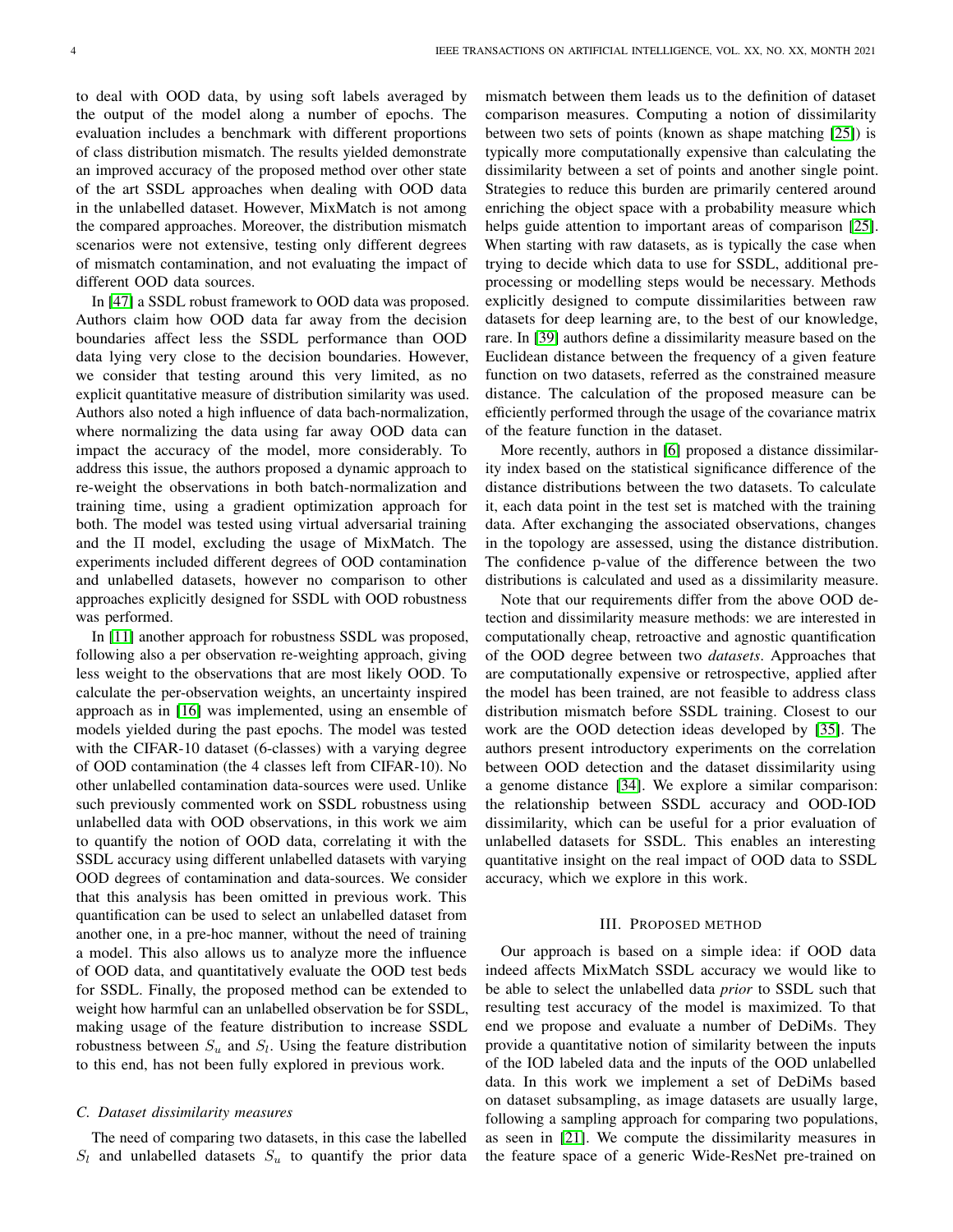ImageNet, making our proposed approach non-specific to the SSDL model to be trained. This enables an evaluation of the unlabelled data before training the SSDL model. The proposed measures in this work are meant to be simple and quick to evaluate with practical use in mind. We propose and test the implementation of two Minkowski based distance sets,  $d_{\ell_2}(S_a, S_b, \tau, C)$  and  $d_{\ell_1}(S_a, S_b, \tau, C)$ , corresponding to the Euclidean and Manhattan distances, respectively, between two datasets  $S_a$  and  $S_b$ . Additionally, we implement and test two non-parametric density based dataset divergence measures; Jensen-Shannon  $(d_{JS})$  and cosine distance  $(d_C)$ . For all the proposed dissimilarity measures, the parameter  $\tau$  defines the sub-sample size used to compute the dissimilarity between the two datasets  $S_a$  and  $S_b$ , and C the total number of samples to compute the mean sampled dissimilarity measure. The general procedure for all the implemented distances is detailed as follows.

- We randomly sub-sample each one of the datasets  $S_a$  and  $S_b$ , with a sample size of  $\tau$ , creating the sampled datasets  $S_{a,\tau}$  and  $S_{b,\tau}$ .
- We transform an input observation  $x_j \in S_i$ , with  $x_j \in$  $\mathbb{R}^n$ , being *n* the dimensionality of the input space, using the feature extractor f, yielding the feature vector  $h_i =$  $f(\boldsymbol{x}_i)$ .
- The feature vector  $h_i \in \mathbb{R}^{n'}$  has dimension  $n'$  dimensions, with  $n' < n$ . For instance, the implemented feature extractor f uses the ImageNet pretrained Wide-ResNet architecture, extracting  $n' = 512$  features. This yields the two feature sets  $H_{a,\tau}$  and  $H_{b,\tau}$ .

For the Minkowski based distance sets  $d_{\ell_2}(S_a, S_b, \tau, C)$ ,  $d_{\ell_1}$  ( $S_a, S_b, \tau, \mathcal{C}$ ), we perform the following steps for the sets of features obtained in the previous description  $H_{a,\tau}$  and  $H_{b,\tau}$ :

- For each feature vector  $h_j \in H_{a,\tau}$ , find the closest feature vector  $h_k \in H_{b,\tau}$ , using the  $\ell_p$  distance, with  $p = 1$  or  $p = 2$  for the Manhattan and Euclidean distances, respectively:  $d_j = \min_k ||h_j - h_k||_p$ . We do this for a number of  $C$  samples, yielding a list of distance calculations  $d_{\ell_p}$   $(S_a, S_b, \tau, C) = \left\{\widehat{d}_1, \widehat{d}_2, ..., \widehat{d}_C\right\}.$
- We compute a reference list of distances for the same list of samples of the dataset  $S_a$  to itself (intra-dataset distance), thereby computing  $d_{\ell_p}$  ( $S_a, S_a, \tau, C$ ). This yields a list of reference distances  $\check{d}_1, \check{d}_2, ..., \check{d}_c$ . In our case  $S_a$ corresponds to the labelled dataset  $S_l$ , as the distance to different unlabelled datasets  $S_u$  is to be computed. We highlight that this should result in values close to zero. However, as different samples are used for each distance computation, the results are not exactly zero.
- To ensure that the absolute differences between the reference and inter-dataset distances  $d_c = \left| \hat{d}_c - \check{d}_c \right|$  are statistically significant, we compute the *p*-value associated with a Wilcoxon test.
- After the distance set between two datasets  $d_{\ell_p}(S_a, S_b, \tau, C)$  is obtained, its average reference subtracted distance  $\overline{d}$  and its corresponding statistical significance *p*-value are computed.

As for the density based distances implemented we follow a similar sub-sampling approach, with these steps:

- For each dimension  $r = 1, ..., n'$  in the feature space, we compute the normalized histograms to approximate the density functions  $p_{r,a}$ , in the sample  $H_{a,\tau}$ . Similarly, we compute the normalized histograms to yield the set of approximate density functions  $p_{r,b}$  for  $r = 1, ..., n'$ , using the observations in the sample  $H_{b,\tau}$ .
- For the Jensen-Shannon divergence  $(d_{\text{JS}})$  and the cosine distance  $(d_C)$ , we compute the sum of the dissimilarities between the density functions  $p_{r,a}$  and  $p_{r,b}$ , to yield the estimated dissimilarity for the sample j:  $d_j = \sum_{r=1}^{n'} \delta_q(p_{r,a}, p_{r,b})$ , where  $g = JS$  and  $g = C$  for  $\sum_{r=1}^{n'} \delta_g(p_{r,a}, p_{r,b})$ , where  $g = JS$  and  $g = C$  for the Jensen-Shannon divergence and the cosine distance, respectively. We do this for all the  $C$  samples, yielding the list of inter-dataset distances:  $\hat{d}_1, \hat{d}_2, ..., \hat{d}_c$ . To lower the computational burden, we assume that the dimensions are statistically independent. This assumption also simplifies the likelihood calculation, as seen in several likelihoodbased machine learning algorithms.
- Similar to the Minkowski distances, we compute the intradataset distances for the dataset  $S_a$ , in this context the labelled dataset  $S_l$ , to obtain the list of reference distances  $\check{d}_1, \check{d}_2, ..., \check{d}_\mathcal{C}.$
- Similarly, to verify that the inter- and intra-dataset distance differences  $d_c = \left| \hat{d}_c - \check{d}_c \right|$  are statistically significant, we compute the  $p$ -value associated with a Wilcoxon test. The distance computation yields the sample mean distance d and its statistical significance p-value.

The proposed dissimilarity measures do not fulfill the conditions to be a mathematical metric or pseudo-metric since the distance of an object to itself is not strictly zero (but tends to be close) and symmetry properties are not fulfilled for the sake of evaluation speed [\[13\]](#page-9-37). Despite these relaxations, we will see that these dissimilarity measures, especially the two that are density based, are an effective proxy for estimating the  $S_{\text{u,OOD}}$  accuracy gain.

To quantitatively measure how related the distances between  $S_l$  and  $S_u$  and the yielded SSDL accuracy are, we calculate the Pearson coefficient between the distance measures and the SSDL accuracy. This verifies the linear correlation between them. Table [IV](#page-7-0) describes the Pearson coefficient for each implemented dissimilarity measure and each SSDL configuration.

In summary, we propose to quantitatively rank a set of candidate unlabelled datasets  $S_{u,1}, S_{u,2}, ..., S_{u,k}$  according to a dissimilarity measure  $d(S_l, S_u)$ , instead of using quantitative based heuristics. In all the tests of this work, we used  $n' = 512$ ,  $\tau = 80$  and  $\mathcal{C} = 10$ .

## IV. EXPERIMENTS

## <span id="page-4-0"></span>*A. Semi-supervised Deep Learning setup*

The basis for all SSDL experiments in this paper is the MixMatch algorithm, a state of the art SSDL method [\[5\]](#page-9-13). MixMatch estimates pseudo-labels for unlabelled data  $X_u$ , and also implements an unsupervised regularization term. Pseudolabel  $\hat{y}_j$  estimation is performed with the average model output of a transformed input  $x_j$ , with K number of different transformations. The pseudo-labels  $\hat{y}$  are further sharpened with a temperature parameter  $\rho$ . To further augment the data using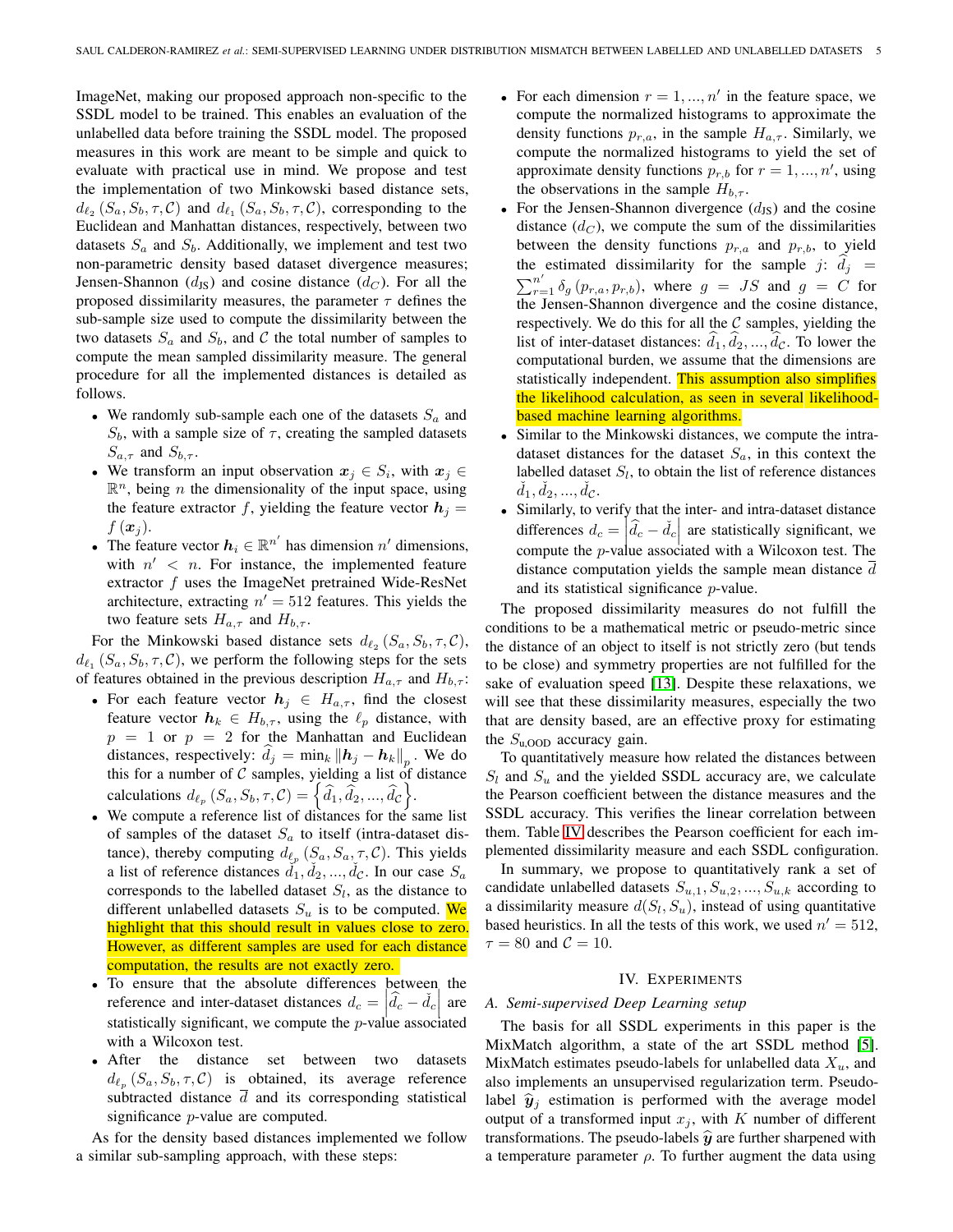

#### TABLE I

<span id="page-5-0"></span>FEATURE DISTRIBUTION FOR A MODEL TRAINED WITH MNIST LABELLED DATA (CONTINOUS ORANGE LINE IN BOTH PLOTS), AND TI AND SVHN UNLABELLED DATA (LEFT AND RIGHT COLUMN, RESPECTIVELY, BLUE DASHED LINE IN BOTH). FOR EACH PLOT A DIFFERENT DATASET PARTITION WAS USED. FROM TOP TO BOTTOM, FOR EACH ROW: FEATURE 372 AND 159.

both labelled and unlabelled samples, MixMatch makes use of the MixUp algorithm by [\[45\]](#page-9-38) which builds linear interpolations between labelled and unlabelled observations. For supervised and semi-supervised loss functions, the cross-entropy and the Euclidean distance, are used, respectively. The regularization coefficient  $\gamma$  controls the direct influence on unlabelled data. Unlabelled data also influences the labelled data term since unlabelled data is used also to artificially augment the dataset with the Mix Up algorithm. This loss term is used at training time, for testing, a regular cross entropy loss is implemented. For a detailed description of the MixMatch algorithm we refer to [\[5\]](#page-9-13). We use the recommended hyperparameters documented in the supplementary material.

## <span id="page-5-1"></span>*B. SSDL with OOD data ablation test bed*

To assess the effect of OOD unlabelled data  $S_u$  on the accuracy of SSDL models trained with MixMatch, we construct an ablation *non-IID-SSDL* sandbox, with five variables: (1) base data  $S<sub>IOD</sub>$  which constitutes the original task to be learned, (2) the type of OOD data  $T_{\text{OOD}}$ , with the OOD data source  $S_{\text{u,OOD}}$ , (3) the relative amount of OOD data among the unlabelled data  $\%$ <sub>u,OOD</sub>, (4) and the amount  $n_l$  of labelled observations. Each of the four axes is explored by varying only one of the variables at a time while keeping the others constant. This allows us to isolate the effect of the individual variables. We consider three configurations for  $S<sub>IOD</sub>$  comprising MNIST, CIFAR-10 and FashionMNIST. A total of three configurations for  $T_{\text{OOD}}$ (Other-Half (OH), Similar (Sim) and Different (Dif)) are tested. We derived the possible types of OOD data from the existing literature cited in Section [II.](#page-1-2) In the OH setting half of the classes and associated inputs are taken to be the  $S<sub>IOD</sub>$  data whereas the other half of classes are taken to be the  $S_{\text{u,OOD}}$  data. *Similar* is a  $S_{\text{u,OOD}}$  dataset that is assumed to be semantically related to  $S<sub>ION</sub>$ , e.g., MNIST and SVHN. *Different* is a  $S<sub>u.OOD</sub>$ 

dataset that is supposedly semantically unrelated to  $S<sub>IOD</sub>$ , e.g., MNIST and TI. There are five configurations for  $S_{\text{u,OOD}}$  as explained above: the other half OH, a similar dataset, and three different datasets including two noise baselines. They include SVHN, TI, GN, Salt and Pepper Noise (SAPN) and Fashion Product (FP). Please see Table [II](#page-6-0) for the per task pairings. Each configuration represents a multi-class classification task with  $|\mathcal{Y}| = 5$ , that is a random subset of half of the classes of base data  $S_{\text{IOD}}$ .

We vary the relative amount of OOD data  $\%_{u,OOD}$  between 0, 50 and 100 as well as the amount of labelled datapoints  $n_l$ between 60, 100 and 150. We study the behaviour of MixMatch under very limited number of labels settings, where the benefit of SSDL is usually higher. This makes the impact of distribution mismatch more evident. Note that for each result entry you can see in Table [II](#page-6-0) we performed ten experimental runs and report the accuracy mean and standard deviation of the models performing best on the test data from each run, as overfitting is very likely to happen with a low  $n_l$ . For each run we sampled a disjunct subset of data from  $S<sub>IOD</sub>$  and  $S<sub>u,OOD</sub>$  to obtain the required number of labelled  $n_l$  and unlabelled  $n_u$ samples for the run. Descriptive statistics (mean and standard deviation) for standardization of the neural networks inputs were only computed from these subsets to keep the simulation realistic and not use any information from the global training data. All other parameters (number of unlabelled observations  $n_u = 3000$ , neural network architecture, the set of optimization hyperparameters, number of training epochs) are kept constant across all experiments to enable direct comparison with respect to the variable parameters of the system. We clarify that the goal of this test-bed is to assess the impact of distribution mismatch for MixMatch, rather to achieve state of the art performance with MixMatch on the given data. Such hyperparameters are described in the supplementary material. Note that it is possible to extend the test bed to other effects of interest. We address some of these ideas in Section [VI.](#page-7-1)

## *C. Dissimilarity distance measurements*

In Table [III](#page-7-2) we show the dissimilarity results for the tested labelled and unlabelled dataset combinations. We tested the dissimilarity measures detailed in Section [III,](#page-3-0) namely the Manhattan or  $\ell_1$  distance  $d_{\ell_1}$ , the Euclidean distance  $d_{\ell_2}$ , the cosine distance  $d_C$  and the Jensen-Shannon  $d_{\text{JS}}$  divergence. The distances and divergences are computed without the need of choosing or training a model, making the proposed approach appealing to choose unlabelled datasets before even choosing any SSDL approach.

As a complementary quantitative test, in Table [I](#page-5-0) we show the probability density function approximation plots of some of the features for the MNIST dataset, using both the similar dataset chosen (SVHN) and the different dataset selected (TI). We picked the features presenting the smallest divergences for the chosen datasets. The density functions were built using random samples for both data pairs. The probability density function approximation plots illustrate in a summarized manner the similarity computed between the two compared datasets, and its correlation with the measured Jensen-Shannon and cosine divergences.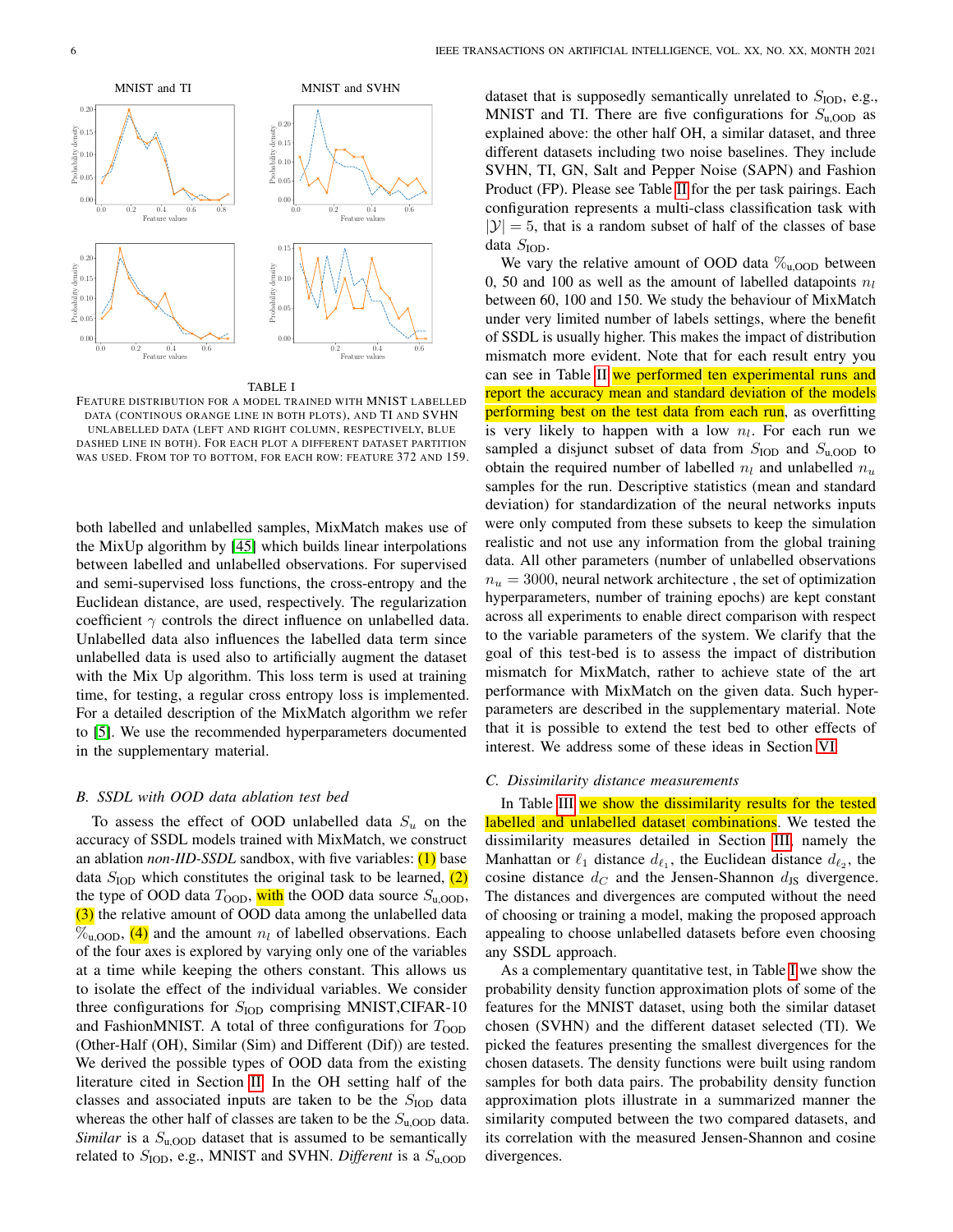#### TABLE II

<span id="page-6-0"></span>RESULTS FOR THE CLASS DISTRIBUTION MISMATCH EXPERIMENT, BEST OOD PERFORMANCE IN BOLD PER CONFIGURATION (MEAN  $\pm$  STANDARD DEVIATION). EACH RESULT ENTRY IN THE TABLE REPRESENTS THE MEAN AND VARIANCE OF ACCURACY ACROSS TEN RANDOM EXPERIMENTAL RUNS PER ENTRY. FOR A DETAILED DESCRIPTION OF SYMBOLS AND THE EXPERIMENT SEE SECTION [IV-B.](#page-5-1)

| $S_{\text{IOD}}$ | Toop                                                     | $S_{\text{uOOD}}$                                        | $\%$ <sub>u</sub> oon | 60                                      | n <sub>1</sub><br>100                  | 150                                    | Row. no.                 |
|------------------|----------------------------------------------------------|----------------------------------------------------------|-----------------------|-----------------------------------------|----------------------------------------|----------------------------------------|--------------------------|
| <b>NIST</b>      | Fully supervised baseline<br>SSDL baseline (no OOD data) |                                                          |                       | $0.457 \pm 0.108$<br>$0.704 \pm 0.096$  | $0.559 \pm 0.125$<br>$0.781 \pm 0.065$ | $0.645 \pm 0.101$<br>$0.831 \pm 0.062$ | $\mathbf{0}$<br>$\,1$    |
|                  | OH                                                       | <b>OH-MNIST</b>                                          | 50<br>100             | $0.679 \pm 0.108$<br>$0.642 \pm 0.111$  | $0.769 \pm 0.066$<br>$0.746 \pm 0.094$ | $0.802 \pm 0.054$<br>$0.798 \pm 0.070$ | $\overline{2}$<br>3      |
|                  | Sim                                                      | <b>SVHN</b>                                              | 50<br>100             | $0.637 \pm 0.098$<br>$0.482 \pm 0.113$  | $0.745 \pm 0.081$<br>$0.719 \pm 0.058$ | $0.801 \pm 0.069$<br>$0.765 \pm 0.072$ | 4<br>5                   |
|                  | Dif                                                      | TI                                                       | 50<br>100             | $0.642 \pm 0.094$<br>$0.637 \pm 0.097$  | $0.739 \pm 0.074$<br>$0.732 \pm 0.074$ | $0.809 \pm 0.066$<br>$0.804 \pm 0.071$ | $\overline{6}$<br>$\tau$ |
|                  |                                                          | <b>GN</b>                                                | 50<br>100             | $0.606 \pm 0.0989$<br>$0.442 \pm 0.099$ | $0.713 \pm 0.087$<br>$0.461 \pm 0.073$ | $0.786 \pm 0.065$<br>$0.542 \pm 0.062$ | $\overline{8}$<br>9      |
|                  |                                                          | <b>SAPN</b>                                              | 50<br>100             | $0.631 \pm 0.102$<br>$0.48 \pm 0.0951$  | $0.735 \pm 0.082$<br>$0.524 \pm 0.09$  | $0.813 \pm 0.057$<br>$0.563 \pm 0.095$ | $\overline{10}$<br>11    |
|                  |                                                          | Fully supervised baseline<br>SSDL baseline (no OOD data) |                       | $0.380 \pm 0.024$<br>$0.453 \pm 0.046$  | $0.445 \pm 0.042$<br>$0.474 \pm 0.019$ | $0.449 \pm 0.022$<br>$0.501 \pm 0.033$ | $\overline{12}$<br>13    |
|                  | OH                                                       | OH-CIFAR-10                                              | 50<br>100             | $0.444 \pm 0.040$<br>$0.443 \pm 0.023$  | $0.472 \pm 0.039$<br>$0.472 \pm 0.047$ | $0.525 \pm 0.050$<br>$0.499 \pm 0.054$ | 14<br>15                 |
| CIFAR-10         | Sim                                                      | TI                                                       | 50<br>100             | $0.435 \pm 0.054$<br>$0.417 \pm 0.020$  | $0.473 \pm 0.039$<br>$0.480 \pm 0.039$ | $0.543 \pm 0.040$<br>$0.498 \pm 0.042$ | 16<br>17                 |
|                  | Dif                                                      | <b>SVHN</b>                                              | 50<br>100             | $0.419 \pm 0.027$<br>$0.385 \pm 0.034$  | $0.464 \pm 0.044$<br>$0.418 \pm 0.035$ | $0.469 \pm 0.056$<br>$0.440 \pm 0.046$ | 18<br>19                 |
|                  |                                                          | <b>GN</b>                                                | 50<br>100             | $0.409 \pm 0.047$<br>$0.297 \pm 0.029$  | $0.454 \pm 0.048$<br>$0.306 \pm 0.034$ | $0.491 \pm 0.032$<br>$0.302 \pm 0.038$ | 20<br>21                 |
|                  |                                                          | <b>SAPN</b>                                              | 50<br>100             | $0.438 \pm 0.029$<br>$0.236 \pm 0.031$  | $0.455 \pm 0.037$<br>$0.246 \pm 0.032$ | $0.485 \pm 0.034$<br>$0.232 \pm 0.022$ | 22<br>23                 |
|                  | Fully supervised baseline<br>SSDL baseline (no OOD data) |                                                          |                       | $0.571 \pm 0.073$<br>$0.715 \pm 0.049$  | $0.704 \pm 0.066$<br>$0.760 \pm 0.044$ | $0.720 \pm 0.093$<br>$0.756 \pm 0.069$ | $\overline{24}$<br>25    |
|                  | OH                                                       | <b>OH-FashionMNIST</b>                                   | 50<br>100             | $0.714 \pm 0.049$<br>$0.660 \pm 0.061$  | $0.721 \pm 0.104$<br>$0.711 \pm 0.090$ | $0.765 \pm 0.053$<br>$0.747 \pm 0.061$ | 26<br>27                 |
|                  | Sim                                                      | FP                                                       | 50<br>100             | $0.707 \pm 0.039$<br>$0.546 \pm 0.101$  | $0.724 \pm 0.030$<br>$0.542 \pm 0.099$ | $0.778 \pm 0.078$<br>$0.540 \pm 0.105$ | 28<br>29                 |
| FashionMNIST     | Dif                                                      | TI                                                       | 50<br>100             | $0.690 \pm 0.065$<br>$0.690 \pm 0.073$  | $0.745 \pm 0.093$<br>$0.728 \pm 0.066$ | $0.792 \pm 0.058$<br>$0.794 \pm 0.056$ | 30<br>31                 |
|                  |                                                          | <b>GN</b>                                                | 50<br>100             | $0.644 \pm 0.061$<br>$0.352 \pm 0.025$  | $0.689 \pm 0.075$<br>$0.366 \pm 0.065$ | $0.755 \pm 0.055$<br>$0.361 \pm 0.057$ | 32<br>33                 |
|                  |                                                          | <b>SAPN</b>                                              | 50<br>100             | $0.671 \pm 0.072$<br>$0.276 \pm 0.069$  | $0.708 \pm 0.095$<br>$0.297 \pm 0.046$ | $0.729 \pm 0.088$<br>$0.283 \pm 0.059$ | 34<br>35                 |

## V. RESULTS

The experimental setup used in this work is detailed in the supplementary material. Table [II](#page-6-0) shows the results of the distribution mismatch experiment described in Section [IV-A.](#page-4-0) We make a number of observations. From the yielded results, we can observe in the majority of cases, how using IOD unlabelled data or a 50-50 mix of IOD and OOD unlabelled data beats the fully supervised baseline. For instance take the results in row 0 vs. the results yielded in rows 2-7 (for the SSDL model). A clear advantage of the SSDL model is revealed over the supervised model, even under distribution mismatch settings. The gains range from 15% to 25% for MNIST, 10% to 15% for CIFAR-10 and 7% to 13% for FashionMNIST across all  $S_{\text{u,OOD}}$  and  $n_l$ . As expected, in most of the cases the accuracy is degraded when including OOD data in  $S_u$ , with a more dramatic hit when noisy datasets (SAPN, GN) are used as OOD data contamination.

Another interesting observation from the yielded results is related to the *semantic* similarity and the measured distance between an unlabelled and labelled dataset, and the yielded SSDL accuracy using both datasets. A lower MixMatch accuracy can be yielded using an unlabelled dataset with less resemblance or semantically different dataset, when compared to using a more semantically similar unlabelled dataset. This is observed when  $S_l$  =CIFAR-10,  $n_l$  = 100 and  $n_l$  = 150, where OOD unlabelled data from TI  $(row 16)$  results in more accurate models than using the other half of CIFAR-10 as  $S_{\text{u,OOD}}$  (row 14). It is interesting that an Su,OOD dataset of type *different* can be more beneficial than a Su,OOD dataset of type *similar*. This is also the case for FashionMNIST and TI  $(row 31)$  versus FP at  $n_l = 150$  (row 29). This contradicts the common heuristic that unlabelled data that appears semantically more related to the labelled data is always the better choice for SSDL. Rather, as we demonstrate in the second set of results below, a notion

of distance in the feature space between labelled and unlabelled data offers a more consistent and quantifiable proxy for the expected benefit of different unlabelled datasets.

As for the qualitative test results, Table [I](#page-5-0) shows the density functions approximated for randomly selected samples for the MNIST-TI and MNIST-SVHN dataset pairs. The plots reveal a stronger density based similarity between the MNIST and ImageNet than the MNIST and SVHN datasets. This in spite of the perhaps higher perceptual similarity of the SVHN dataset to the MNIST dataset (both represent numbers, the first one in natural scenes, and the second one in handwritten images). This correlates well with the quantitative figures yielded in Table [III.](#page-7-2) For instance, in row 3, the MNIST dataset is more dissimilar to the SVHN dataset (MNIST contaminated by 100% with the SVHN dataset), than the TI dataset (MNIST contaminated by 100% with the TI dataset), revealed in row 5. This also highly correlates with the final SSDL accuracy yielded with both unlabelled datasets (MNIST contaminated by 100% with SVHN, in row 5, and TI, in row 7 ) shown in Table [II.](#page-6-0) MixMatch shows a higher accuracy when using TI as an unlabelled dataset compared to using SVHN as unlabelled data.

The second set of results demonstrate the potential of using distance measures as a systematic and quantitative ranking heuristic when selecting unlabelled datasets for the MixMatch algorithm. The exact distances, as described in Section [III,](#page-3-0) for all OOD configurations from the ablation study can be found in Table [III.](#page-7-2) We can observe that these distances trace the accuracy results found in Table [II,](#page-6-0) as confirmed by the Pearson correlation. This correlation is quantified in Table [IV](#page-7-0) with the cosine based density measure  $d_c$  correlating particularly well with the accuracy results of Table [II.](#page-6-0) Also, the p-values are consistently lower for the density based distances (with less p-values higher than 0.05, as seen in Table [III\)](#page-7-2), meaning that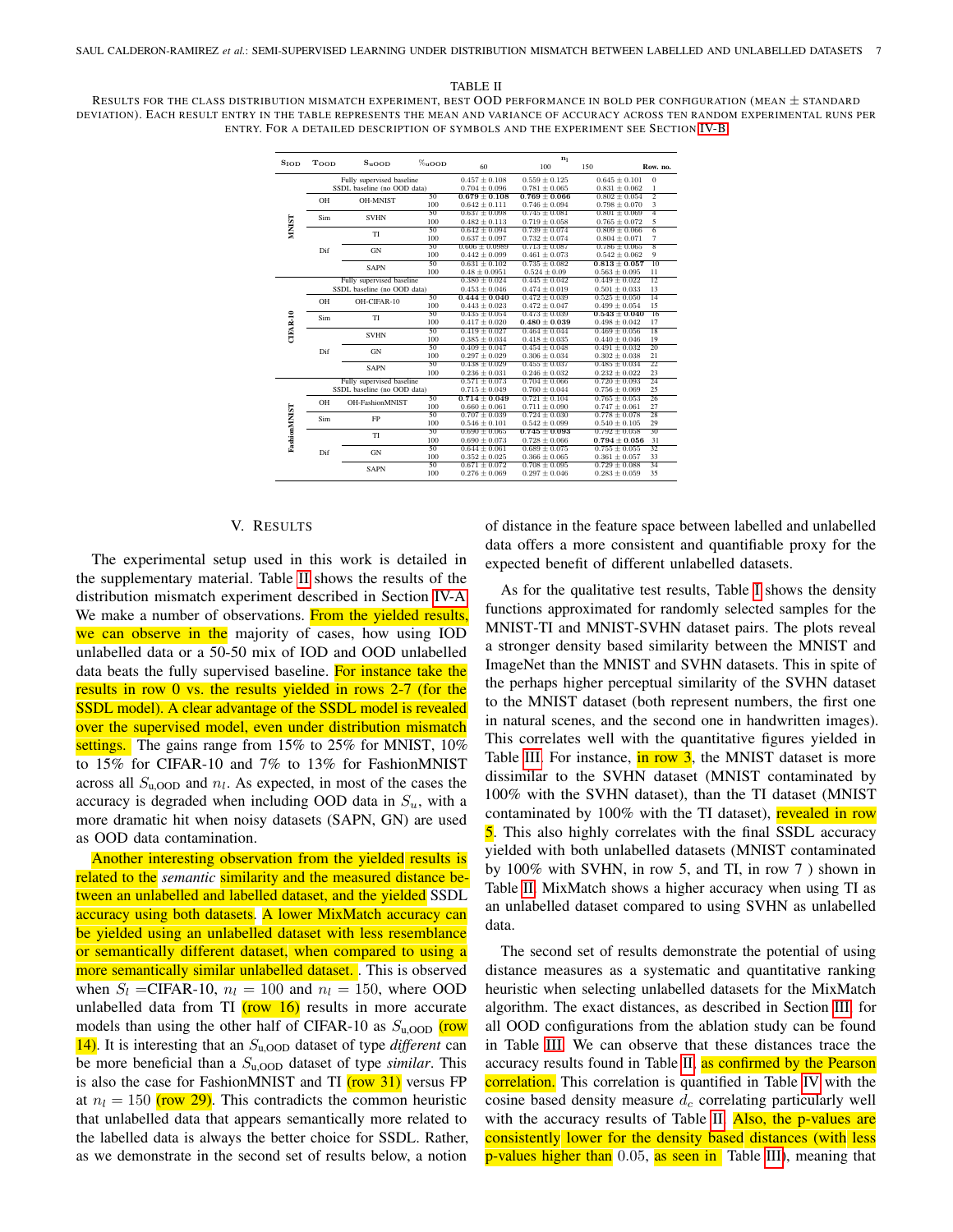#### TABLE III

<span id="page-7-2"></span>DISTANCE MEASURES BETWEEN THE LABELLED AND UNLABELLED DATASETS  $S_l$  and  $S_u$  (MEAN  $\pm$  STANDARD DEVIATION). NUMBERS IN ITALICS CORRESPOND TO RESULTS WITH  $p > 0.05$  FOR THE WILCOXON TEST.

| $S_1$                | $S_{u}$     | $\%$ uOOD | $d_{\ell_2}$       | $d_{\ell_1}$       | $d_{JS}$           | $d_{C}$            | Row no.         |
|----------------------|-------------|-----------|--------------------|--------------------|--------------------|--------------------|-----------------|
| <b>NIST</b>          | OH          | 50        | $0.011 \pm 0.006$  | $0.459 \pm 0.28$   | $0.266 \pm 0.221$  | $0.811 \pm 0.512$  | $\mathbf{0}$    |
|                      |             | 100       | $0.014 \pm 0.019$  | $0.38 \pm 0.507$   | $1.001 \pm 0.725$  | $1.263 \pm 0.665$  | 1               |
|                      | <b>SVHN</b> | 50        | $0.09 \pm 0.017$   | $1.569 \pm 0.504$  | $6.789 \pm 0.924$  | $12.021 \pm 1.757$ | $\overline{2}$  |
|                      |             | 100       | $0.25 \pm 0.053$   | $4.702 \pm 1.04$   | $52.349 \pm 3.292$ | $42.026 \pm 4.311$ | 3               |
|                      | TI          | 50        | $0.008 \pm 0.023$  | $1.519 \pm 0.223$  | $3.663 \pm 0.772$  | $5.512 \pm 0.767$  | $\overline{4}$  |
|                      |             | 100       | $0.217 \pm 0.04$   | $4.3 \pm 0.636$    | $10.305 \pm 1.667$ | $15.18 \pm 2.698$  | 5               |
|                      | <b>GN</b>   | 50        | $0.11 \pm 0.0219$  | $1.958 \pm 0.534$  | $14.785 \pm 1.052$ | $23.59 \pm 1.859$  | $\overline{6}$  |
|                      |             | 100       | $0.357 \pm 0.081$  | $5.987 \pm 1.091$  | $52.349 \pm 4.253$ | $86.21 \pm 3.471$  | 7               |
|                      | <b>SAPN</b> | 50        | $0.089 \pm 0.0311$ | $2.479 \pm 0.7433$ | $15.116 \pm 1.475$ | $20.151 \pm 1.619$ | $\overline{8}$  |
|                      |             | 100       | $0.323 \pm 0.07$   | $6.308 \pm 1.366$  | $53.397 \pm 4.253$ | $77.456 \pm 4.474$ | $\overline{9}$  |
| CIFAR-10             | OH          | 50        | $0.056 \pm 0.023$  | $0.915 \pm 0.934$  | $0.338 \pm 0.325$  | $0.892 \pm 0.402$  | 10              |
|                      |             | 100       | $0.061 \pm 0.04$   | $0.769 \pm 0.461$  | $0.451 \pm 0.41$   | $0.648 \pm 0.407$  | 11              |
|                      | TI          | 50        | $0.082 \pm 0.037$  | $0.928 \pm 0.815$  | $0.388 \pm 0.243$  | $0.423 \pm 0.362$  | $\overline{12}$ |
|                      |             | 100       | $0.056 \pm 0.048$  | $0.992 \pm 0.517$  | $0.469 \pm 0.426$  | $0.415 \pm 0.232$  | 13              |
|                      | <b>SVHN</b> | 50        | $0.055 \pm 0.032$  | $0.948 \pm 0.699$  | $0.665 \pm 0.565$  | $0.414 \pm 0.357$  | $\overline{14}$ |
|                      |             | 100       | $0.075 \pm 0.036$  | $1.291 \pm 0.925$  | $0.736 \pm 0.658$  | $0.581 \pm 0.343$  | 15              |
|                      | <b>GN</b>   | 50        | $0.107 \pm 0.083$  | $1.344 \pm 1.156$  | $1.708 \pm 0.421$  | $3.001 \pm 0.696$  | 16              |
|                      |             | 100       | $0.127 \pm 0.087$  | $1.531 \pm 0.767$  | $5.855 \pm 0.552$  | $8.703 \pm 0.926$  | 17              |
|                      | <b>SAPN</b> | 50        | $0.1146 \pm 0.044$ | $1.854 \pm 0.894$  | $2.299 \pm 0.691$  | $2.561 \pm 0.762$  | 18              |
|                      |             | 100       | $0.208 \pm 0.05$   | $5.502 \pm 1.156$  | $8.225 \pm 0.866$  | $9.554 \pm 0.489$  | 19              |
| <b>Fashion MNIST</b> | OH          | 50        | $0.02 \pm 0.012$   | $0.34 \pm 0.162$   | $0.669 \pm 0.566$  | $0.575 \pm 0.423$  | 20              |
|                      |             | 100       | $0.059 \pm 0.032$  | $0.801 \pm 0.402$  | $0.305 \pm 0.237$  | $0.774 \pm 0.343$  | 21              |
|                      | FP          | 50        | $0.105 \pm 0.0526$ | $2.168 \pm 0.774$  | $7.263 \pm 0.622$  | $5.305 \pm 0.405$  | 22              |
|                      |             | 100       | $0.195 \pm 0.0457$ | $4.819 \pm 1.077$  | $9.056 \pm 0.462$  | $11.286 \pm 0.751$ | 23              |
|                      | TI          | 50        | $0.04 \pm 0.03$    | $0.798 \pm 0.542$  | $0.897 \pm 0.516$  | $0.897 \pm 0.516$  | $\overline{24}$ |
|                      |             | 100       | $0.065 \pm 0.03$   | $1.66 \pm 0.45$    | $1.4 \pm 0.488$    | $1.912 \pm 0.683$  | 25              |
|                      | <b>GN</b>   | 50        | $0.047 \pm 0.03$   | $0.533 \pm 0.347$  | $2.819 \pm 0.703$  | $3.843 \pm 0.704$  | 26              |
|                      |             | 100       | $0.074 \pm 0.041$  | $1.325 \pm 0.631$  | $9.042 \pm 0.699$  | $15.511 \pm 0.445$ | 27              |
|                      | <b>SAPN</b> | 50        | $0.036 \pm 0.022$  | $0.52 \pm 0.303$   | $2.799 \pm 0.497$  | $2.799 \pm 0.497$  | 28              |
|                      |             | 100       | $0.076 \pm 0.044$  | $1.411 \pm 0.548$  | $8.464 \pm 0.553$  | $8.464 \pm 0.553$  | 29              |

<span id="page-7-0"></span>TABLE IV CORRELATION RESULTS FOR THE DISSIMILARITY MEASURES BETWEEN  $S_l$ AND  $S_u$  with OOD CONTAMINATION AND SSDL ACCURACY.

| $S_1$               | n <sub>l</sub> | $d_{\ell}$ | $d_{\ell_n}$ | d.ıs     | de       |
|---------------------|----------------|------------|--------------|----------|----------|
|                     | 60             | $-0.876$   | $-0.898$     | $-0.969$ | $-0.944$ |
| <b>MNIST</b>        | 100            | $-0.805$   | $-0.83$      | $-0.786$ | $-0.948$ |
|                     | 150            | $-0.794$   | $-0.822$     | $-0.81$  | $-0.944$ |
|                     | 60             | $-0.823$   | $-0.853$     | $-0.944$ | $-0.921$ |
| $CIFAR-10$          | 100            | $-0.826$   | $-0.878$     | $-0.966$ | $-0.947$ |
|                     | 150            | $-0.808$   | $-0.838$     | $-0.952$ | $-0.927$ |
|                     | 60             | $-0.2$     | $-0.268$     | $-0.735$ | $-0.789$ |
| <b>FashionMNIST</b> | 100            | $-0.264$   | $-0.326$     | $-0.781$ | $-0.824$ |
|                     | 150            | $-0.286$   | $-0.347$     | $-0.785$ | $-0.827$ |

density based distances present more confidence. We suspect that this is related to the quantitative approximation of the feature distribution mismatch implemented both in the  $d_{\text{JS}}$ and  $d_{\rm C}$  distances. In Table [II](#page-6-0) we indicate the distance-based preference ranking in parentheses. The OOD configurations resulting in the best SSDL accuracy are contained in the top two selections seven out of nine times. Note that with our proposed approach we can do this selection *before* SSDL training and thus improve the overall result.

#### VI. CONCLUSIONS AND RECOMMENDATIONS

<span id="page-7-1"></span>In this work we extensively tested the behavior of the MixMatch algorithm under various OOD unlabelled data settings. We introduced a set of quantitative data selection heuristics, DeDiMs, to rank unlabelled datasets *ante hoc* according to their expected benefit to SSDL. Our results lead us to the following conclusions and recommendations:

• Real-world usage scenarios of SSDL can include different degrees of OOD data contamination in the unlabelled dataset  $S_u$ : for instance, with a deep learning model trained for medical imaging analysis, unlabelled data can include images within the same domain, but capturing different pathologies not present in the labelled data. A close scenario has been simulated with the OH setting which resulted in a subtle accuracy degradation in most cases. However, the accuracy gain obtained vis-a-vis the

fully supervised baseline is still substantial, making the application of SSDL attractive in such a setting.

- Another plausible real-world scenario for SSDL is the inclusion of widely available unlabelled datasets, e.g., built with web crawlers, where the domain shift can be more substantial. This scenario has been simulated with the OOD types similar and different. We can observe that notions of semantic similarity between labelled and unlabelled dataset pairings, e.g., (MNIST-SVHN) or (FashionMNIST-FP), do not necessarily imply an SSDL accuracy gain. The quantitative comparison of the density function plots in Table [I](#page-5-0) suggest a higher similarity for dataset pairs with less semantic similarity, for some of the tested dataset setups. Distance measures, in particular  $d_C$ , seem to be an accurate and systematic proxy for SSDL accuracy, according to our test results. This is visible when comparing the accuracy and distance results of the previous pairings to (MNIST-TI) and (FashionMNIST-TI) which have higher accuracies and, also, surprisingly, lower distance measurements. We speculate how this can be related to the quality of the feature extractor that the usage of more diverse data can yield, as the positive results often yielded with self-supervised learning [\[44\]](#page-9-39).
- Overall, according to the results yielded in this work, the implemented DeDiMs correlate strongly with the yielded SSDL accuracy. In particular density based measures yielded high correlation indices with the MixMatch accuracy. This **suggests** that this approach can be applied in SSDL prior to learning, aiding the unlabelled data selection process and mitigate the class distribution mismatch problem. The facts that they are agnostic, simple and fast to compute make them particularly suitable for practical application in SSDL. Different OOD detectors [\[48\]](#page-9-9) use the feature space for building a discrimination criteria to filter OOD data. Our results suggest that online OOD data filtering approaches for SSDL as the ones developed in [\[27\]](#page-9-27), [\[10\]](#page-9-28) might benefit from using the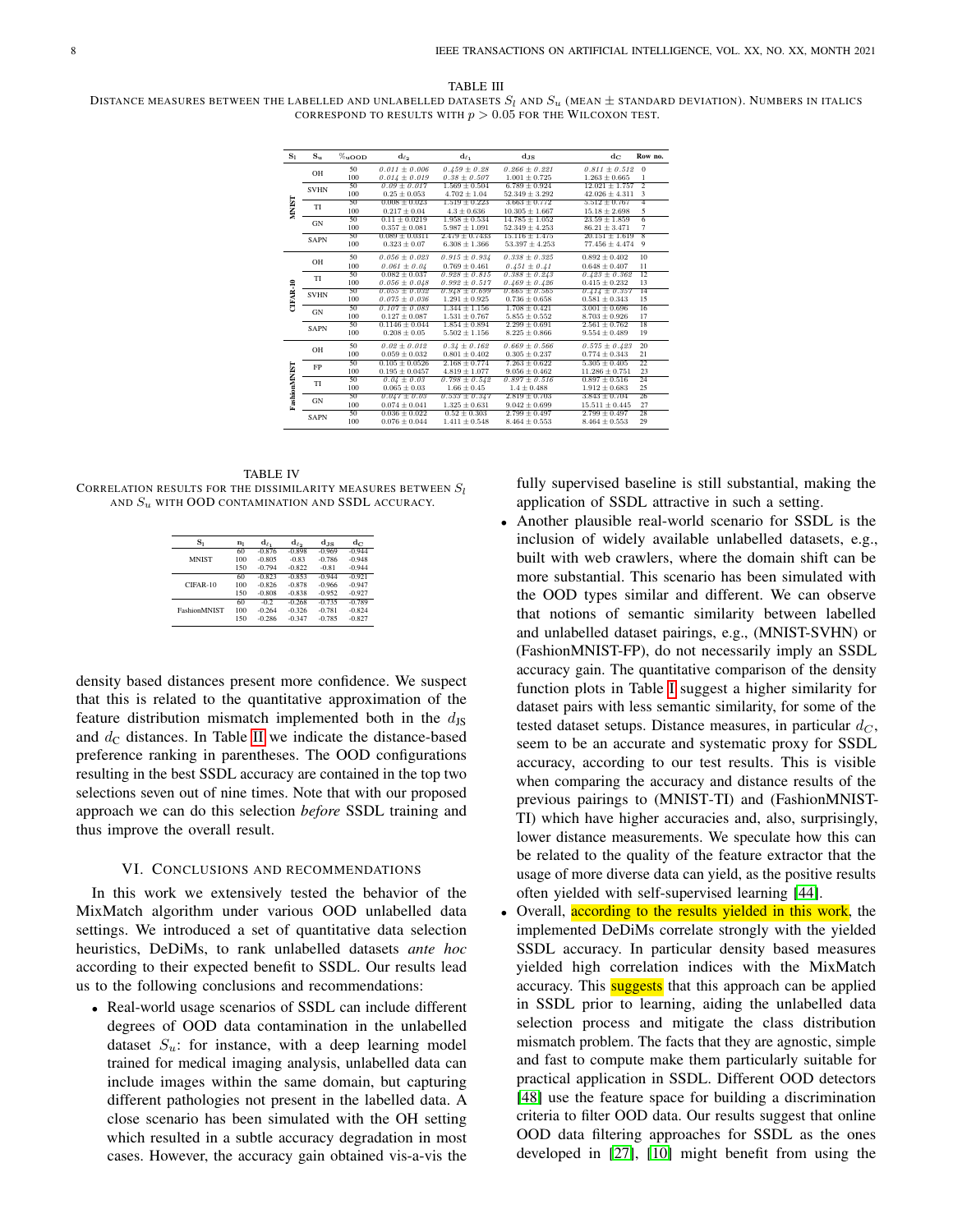feature space for OOD detection. Other criteria for online OOD detection during training as the model Softmax output used in [\[27\]](#page-9-27) might discard data that might be useful for learning. We plan to test this in future work.

- The proposed DeDiMs are very efficient to implement, with only the calculation to a set of small samples, with no need of training a deep learning model, as a pretrained feature extractor using ImageNet is used. Using an ImageNet pre-trained model to calculate the feature densities demnostrated to suffice to quantify unlabelledto-labelled dataset affinity, with no need of fine-tuning the model using the target dataset. As suggested, our method can be used to rank different unlabelled datasets. Preliminar studies show a growing concern in the carbon footprint of training deep learning models [\[2\]](#page-8-2). Our method is cheap and does not need additional model training. Moreover, it can also be extended to filter OOD data as a previous step before training, avoiding the need of increasing the computational cost at each epoch, as seen in [\[27\]](#page-9-27) for instance. Either as a dataset ranking method or a OOD data filtering, our method can be considered to be cheap as no model training is needed.
- The usage of the proposed DeDiMs to assess the impact of using an unlabelled dataset  $S_u$  over another, shifts the attention to data-oriented approaches to improve the model performance. We argue that data quality measurements for deep learning is often an overlooked topic within the community. For instance in [\[26\]](#page-9-40), the authors propose a method to estimate how good a labelled dataset can be for training a deep learning model, measuring the dataset sparsity through the usage of different clustering algorithms. In real-world applications, using one model over another one with an assumed better performance according to previous reports, might no yield statistically significant performance gains, as the dataset used in the first place might not be appropriate. Our proposed method in this work, extends the work in citemendez2019using, to the context of SSDL, and proposes a metric to select an unlabelled dataset  $S_u$ .
- The claim done in [\[47\]](#page-9-29) regarding the impact of close to boundary OOD data compared to far to boundary OOD data, relies on an Euclidean space projection of the data, which might not be very convenient for complex image data. In this work, we have gathered evidence about how Euclidean based comparison distances correlate worse to the density function based approaches tested. Using a density based divergence like the tested Jensen-Shannon divergence might not correlate well with semantic similarity, but according to our tests explains better the obtained SSDL accuracy. Using such divergence definition, close to boundary OOD data yields better SSDL accuracy. This shows how the feature extractor and the consequent feature space projections play a more important role in the final model performance than the original input space, as the feature space is built through non-linear convolutional operations that significantly changes it.
- Exploring the impact of OOD data in other aspects of SSDL performance, namely robustness, explainability and

confidence can be important also, as recommended in [\[29\]](#page-9-41). As seen in [\[9\]](#page-9-42), the usage of SSDL can also improve other model properties such as uncertainty. Therefore, evaluating the impact of distribution mismatch between  $S_l$  and  $S_u$ can be very useful. For instance, in [\[3\]](#page-8-3) the impact of OOD data is tested in the overall model robustness and explainability. Moreover, a quantitative approach to OOD data can help to better estimate and test the impact of OOD data into other model performance aspects.

- Unsupervised domain adaptation is a challenge where the test data (target domain) presents a different distribution than the training data (source domain). Using SSDL for such setting can leverage unlabelled data in the target domain. For instance, in [\[46\]](#page-9-10), an SSDL approach is proposed for unsupervised domain adaptation. Quantifying the degrees of OOD for the unlabelled data can improve the analysis of the test results and estimate the performance for unsupervised domain adaptation.
- Finally, the proposed test bed and distance measures can be used for a more systematic quantitative evaluation of SSDL algorithms. Counter-intuitively, datasets with a high perceived semantic similarity can be less challenging than other more dissimilar unlabelled datasets. Furthermore, this finding leads us to speculate about the actual mismatch between features learned by an artificial neural network and humans, adding more evidence to consider when studying the relationship between artificial and biological learning systems.

In future work, we plan to extend the test bed to other SSDL variants, depth-first analyses (e.g., fewer tasks with more training epochs), additional axes of test bed variables (e.g.,  $n_u$ ) and more testing around the appropriate dissimilarity measures parameters. We consider that investigating the relationship between generic feature similarity and SSDL downstream performance further is an appealing topic. The fact that feature dissimilarity scores can be calculated before SSDL training and independent of the SSDL model offers an interesting profile for application. Here connections to OOD detection [\[48\]](#page-9-9), concept drift [\[42\]](#page-9-43) and class distribution mismatch [\[11\]](#page-9-30) would also be interesting to explore. Efficient and effective quantitative dataset evaluation prior training a deep learning is indeed an appealing topic to develop, this in the context of pushing the envelope further in computational efficient deep learning solutions, and narrowing the gap between deep learning research and its real-world application.

#### **REFERENCES**

- <span id="page-8-1"></span>[1] Dario Amodei, Chris Olah, Jacob Steinhardt, Paul Christiano, John Schulman, and Dan Mané. Concrete problems in ai safety. *arXiv preprint arXiv:1606.06565*, 2016.
- <span id="page-8-2"></span>[2] Lasse F Wolff Anthony, Benjamin Kanding, and Raghavendra Selvan. Carbontracker: Tracking and predicting the carbon footprint of training deep learning models. *arXiv preprint arXiv:2007.03051*, 2020.
- <span id="page-8-3"></span>[3] Maximilian Augustin, Alexander Meinke, and Matthias Hein. Adversarial robustness on in-and out-distribution improves explainability. *arXiv preprint arXiv:2003.09461*, 2020.
- <span id="page-8-0"></span>[4] Indranil Balki, Afsaneh Amirabadi, Jacob Levman, Anne L Martel, Ziga Emersic, Blaz Meden, Angel Garcia-Pedrero, Saul C Ramirez, Dehan Kong, Alan R Moody, et al. Sample-size determination methodologies for machine learning in medical imaging research: A systematic review. *Canadian Association of Radiologists Journal*, 2019.